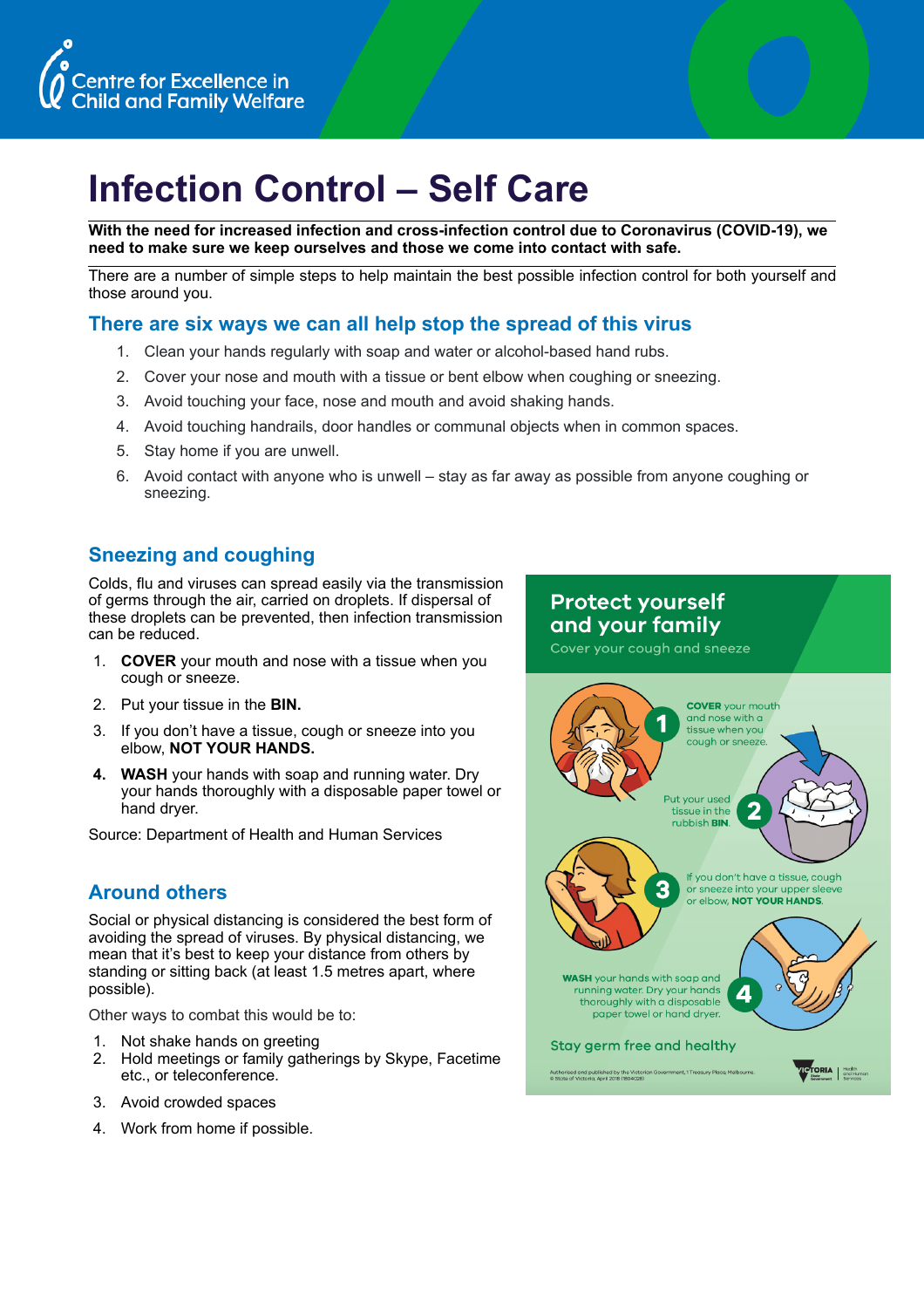

## **Touching people and items**

#### **Other people**

To reduce the spread of any virus, the touching of other people should be kept to a minimum.

If you are in a communal space, keep your hands on your knees when sitting and avoid leaning on countertops.

#### **Surfaces**

Bacteria and viruses can liv on surfaces for several hours or days. If a member of your household is sick or you suspect may be sick, you should regularly disinfect and clean surfaces such as:

- Tables
- Benches
- Fridge doors and
- Door knobs.

Porous surfaces also require attention as they can hold bacteria or viruses for up to 9 days. Be sure to disinfect with either soap or water, or disinfectant spray, items such as:

- Material chair covers
- Baby car seat covers
- Clothing
- Plastic and
- Any carry bag handles.

Source: Australian National Institute of Allergy & Infectious Diseases

## **Washing your hands**

#### **Protect yourself and those around you. Wash your hands regularly.**

- 1) Wet you hands
- 2) Put soap on your hands
- 3) Rub soap over all parts of your hands for at least 20 seconds
- 4) Rinse your hands under running water
- 5) Dry your hands thoroughly with disposable paper towel or hand dryer.

Source: Department of Health and Human Services